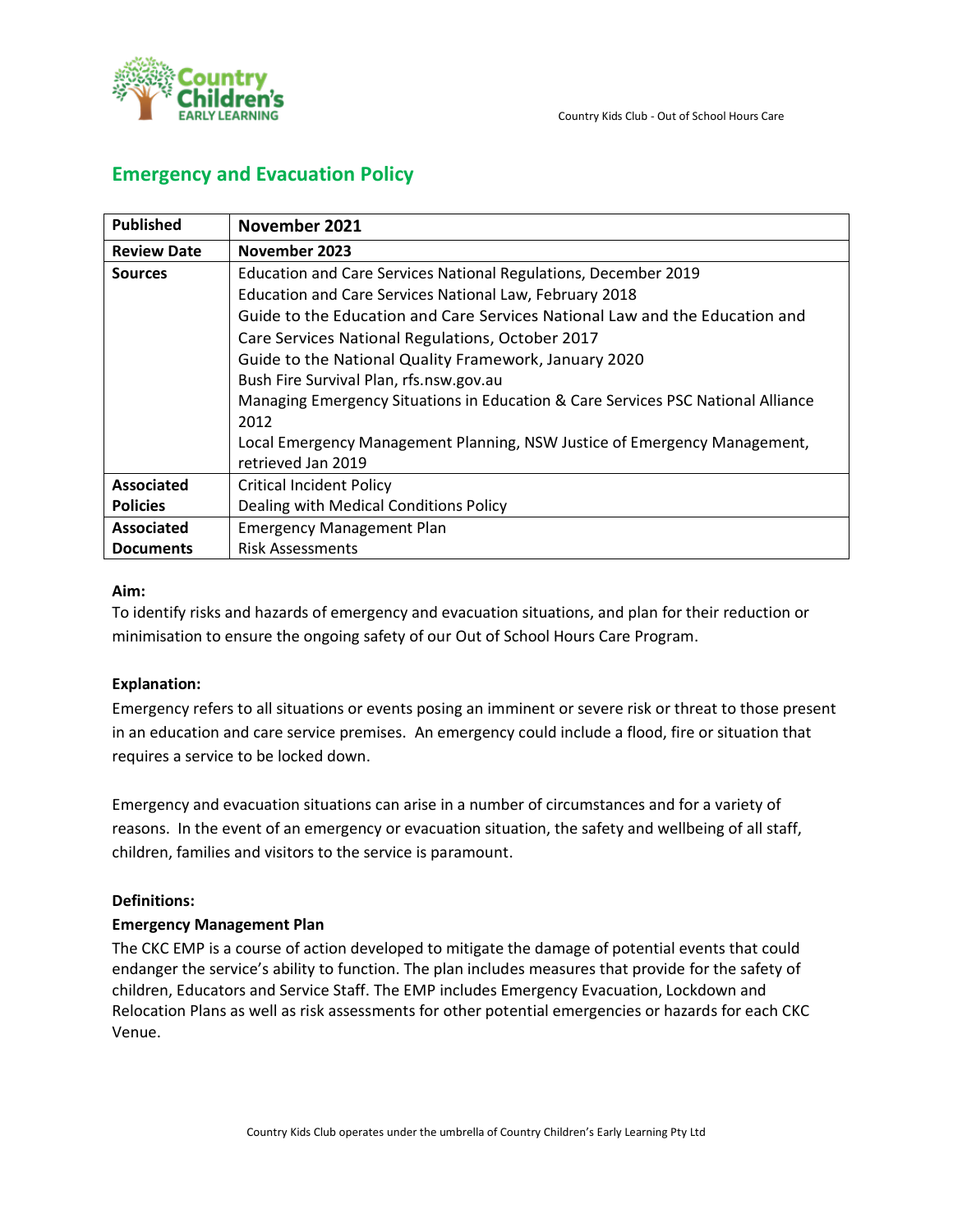

#### **Emergency Evacuation Plans**

An evacuation plan is used where it is deemed necessary to evacuate the immediate area or building to ensure the safety and wellbeing of children and adults.

#### **Emergency Lock down Plans**

Situations such as the threat of a violent person or a police operation in the vicinity, may require the service to go into lock down. This means the service must be secured by the locking of windows and doors and where possible moving all persons from view. Situations where a lockdown is required may take time to be resolved so areas selected should allow for easy access to, food, water, toilets, and space for children to participate in quiet activities.

#### **Emergency Relocation Plans**

The Relocation Plan should follow the evacuation plan. Each CKC service should nominate a relocation premises at the end of their Evacuation Plan. During any emergency, relocation should not occur until the relocation site has been deemed safe by emergency services. CCEL will seek advice from emergency services prior to CKC services operating during any period of emergency including floods, storms and other local emergencies.

#### **Critical Incident**

A critical incident is any incident or sequence of events which overwhelm the normal coping mechanisms of the service. Critical incidents are abrupt, powerful events that fall outside the range of ordinary human experiences

#### **Responsibilities:**

### **In relation to the Approved Provider & Co-ordination Unit Staff:**

- Abide by their obligations under the current Education and Care Services National Law, Education and Care Services National Regulations and the National Quality Standard in relation to Emergency and Evacuation procedures
- Conduct an initial risk assessment of each program venue prior to approval to assist in identifying potential emergencies relevant to the service
- Conduct annual risk assessments for each program to review and refine emergency and evacuation procedures for the service and school, including medical emergency situations
- Ensure an Emergency and Evacuation Risk Assessment (Fire Safety Risk Assessment Form) is conducted by a recognised relevant authority
- Develop specific procedures around each potential emergency situation and ensure all staff are aware of these through professional development opportunities
- Something about the EMP maybe the EMP outlines specifics risks and control measures of potential emergencies that may be encountered in the OSHC service
- Provide each Educator with support and training in emergency evacuation procedures, including the use of emergency equipment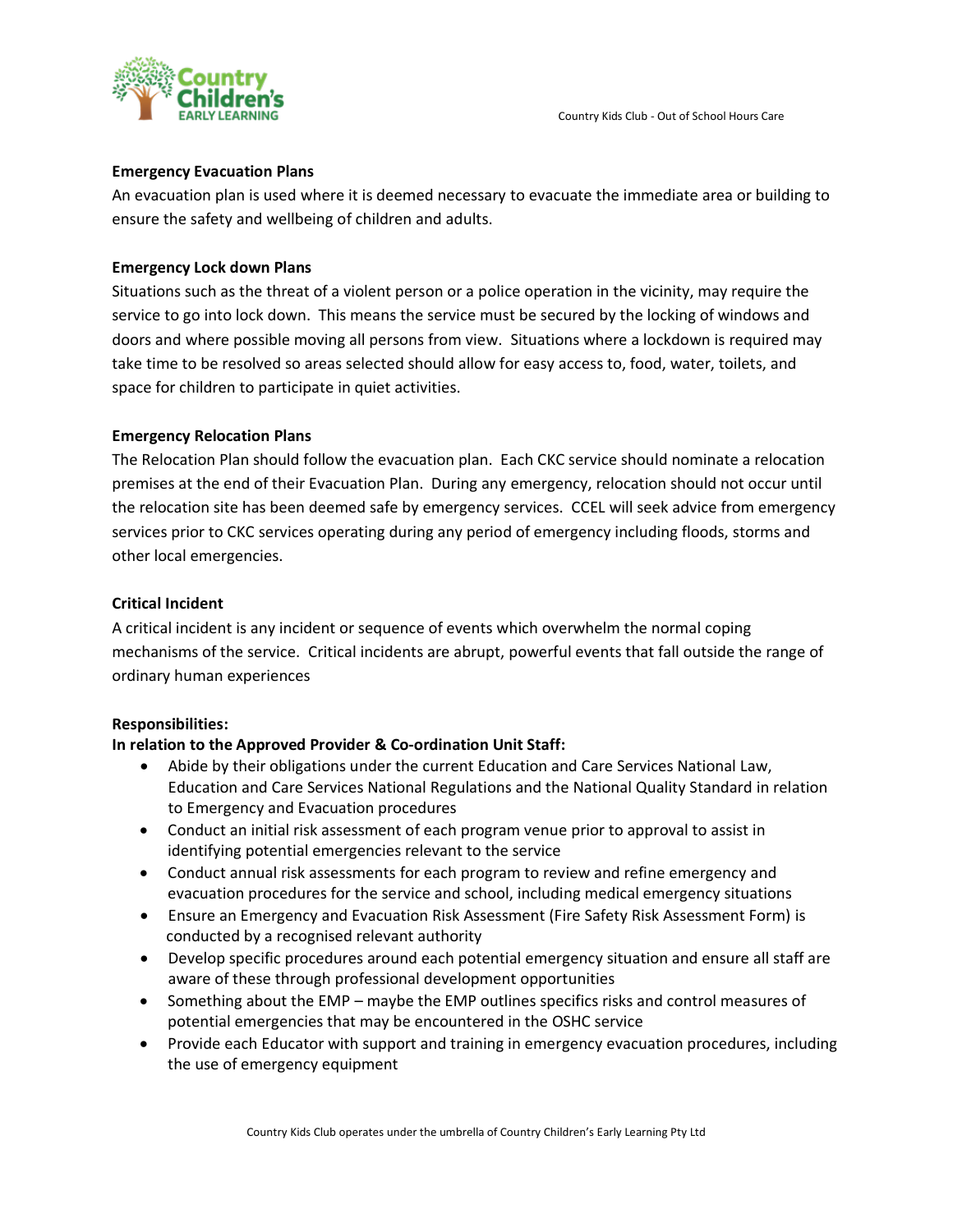

- Ensure all Educators conduct regular drill emergency and evacuations with the children, including evacuation and lockdown procedures. These drills should be conducted throughout the term, and during each Vacation Care program.
- Ensure emergency evacuation procedures are displayed at the program during the service's operating hours
- Regularly discuss emergency evacuation procedures with Educators to ensure they continue to be adequate for the services needs
- Ensure staffing rosters have at least one educator who holds a current approved first aid qualification which includes approved anaphylaxis management training and approved emergency asthma management training is immediately available in the event of an emergency

### **In relation to Educators:**

- Abide by their obligations under the current Education and Care Services National Law, Education and Care Services National Regulations and the National Quality Standard in relation to Emergency and Evacuation procedures
- Assist in developing emergency and evacuation procedures for their OSHC Program
- Ensure the Emergency and Evacuation procedures and floor plans are prominently displayed near each exit
- Participate in training on the use of emergency equipment
- Seek advice from the local Fire Brigade in regard to fire regulations for emergency exits
- Emergency and evacuation procedures must be rehearsed at least every 3 months in all types of care – Before School Care, After School Care and at the beginning of Vacation Care
- Emergency and evacuation rehearsals should take place at various times of the day and week, using a variety of settings and scenarios
- Emergency and evacuation rehearsals must be documented, including:
	- o Date and time
	- o How many people evacuated
	- o Length of time it took to evacuate/conduct the drill
	- o Purpose of evacuation drill
	- o Problems encountered
	- o Additional comments
- Discuss changes that may affect the Emergency and Evacuation Procedures and Plan with CKC staff as they occur
- Ensure all Educators are aware of their specific duties in relation to emergency and evacuation procedures
- Ensure there is access to an operating telephone or other similar means of communication (fixed-line telephone, mobile phone, satellite phone, 2-way radio, video conferencing equipment) at all times

Ensure access to emergency numbers by displaying them with the Emergency and Evacuation Plan, where a phone can be readily accessed, and saving any emergency numbers and relevant apps on the program mobile phone

- Ensure that children's family contact details are readily accessible and up to date in the case of an evacuation
- Discuss Emergency and Evacuation Procedures and Plans with the children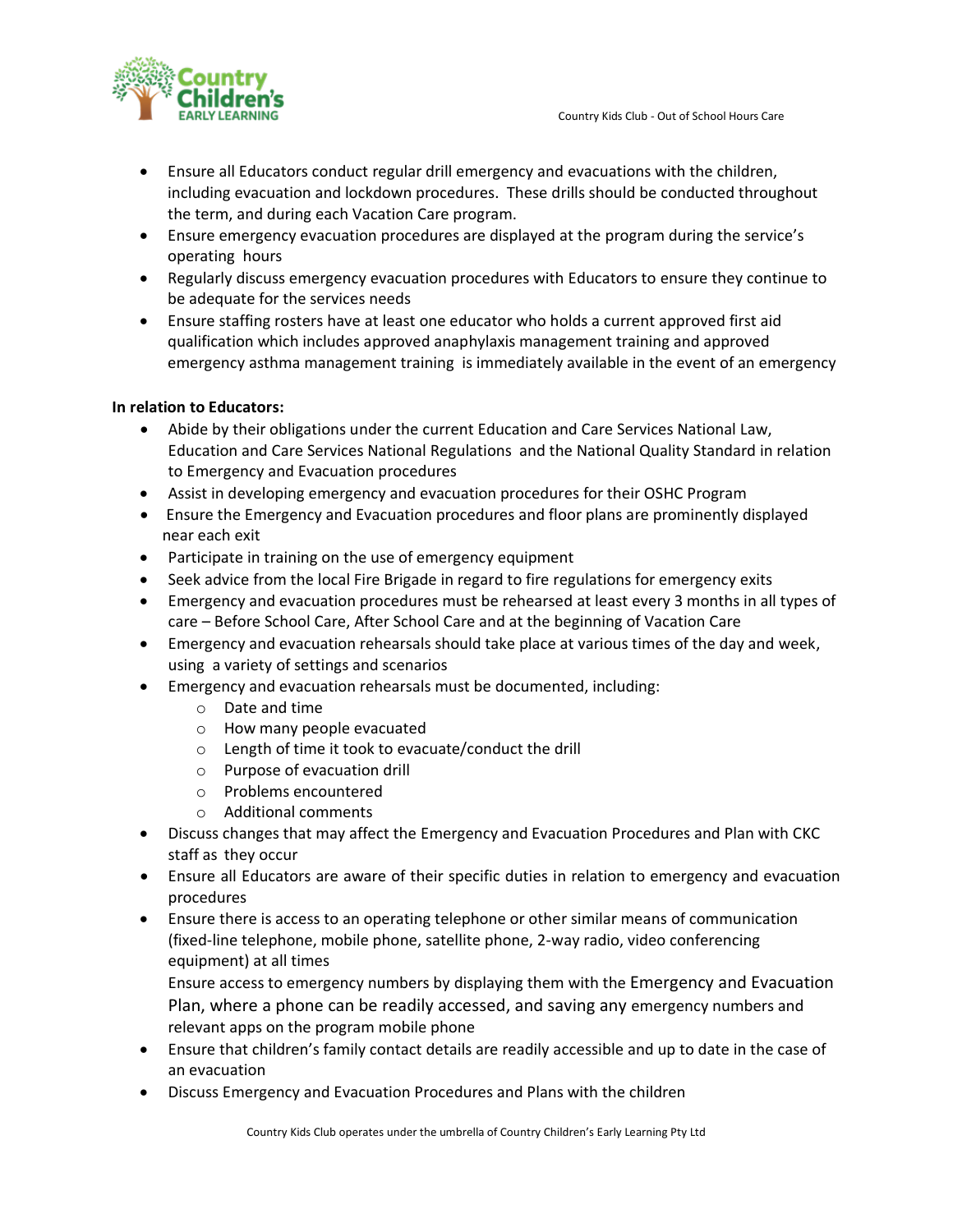

- After each emergency and evacuation rehearsal reassure the children, and discuss with them their suggestions and comments as to how the rehearsal could be improved or conducted differently
- Discuss Emergency and Evacuation Procedures and Plans with families, and other visitors to the service e.g. Relief Educators, volunteers and students
- Inform families if there are any changes to the Emergency and Evacuation Procedures and Plan
- Have access to emergency equipment such as fire blankets and fire extinguishers
- Store fire blankets and fire extinguishers together, not in a cupboard
- Have emergency equipment tested regularly e.g. fire extinguishers
- OSHC Programs in Bush Fire Prone Areas **should not** operate under the Extreme and Catastrophic Bush Fire Ratings

#### **In Relation to The Emergency Evacuation Plan:**

The plan must include:

- How the Educators will determine **when** to activate the Emergency Evacuation Plan
- A description of what action/s to take, what should occur during an emergency
- How the children will be managed during an emergency
- What steps will be taken if there is an emergency whilst on an excursion
- A description of what equipment to take
- An Emergency and Evacuation Floor Plan showing two exit choices and the location of the Fire Equipment, Emergency Kit including First Aid Kit and Smoke Alarms
- The number and needs of the children in their care, including any additional needs and medical conditions
- A description of how to move immobile persons (e.g. children in a wheelchair)
- Roads to and from the location where the OSHC Program is located
- Available transport
- Accessibility for Emergency Services
- Any potential difficulties in accessing the location of the OSHC Program
- At least two evacuation points
- That the instructions of emergency services will be followed at all times
- An alternate place of shelter to go to if the OSHC venue cannot be re-entered
- What should happen following an emergency

### **The Emergency Kit Must include:**

- First Aid Kit
- Water
- Family Contact Information
- Country Kids Club Contact Information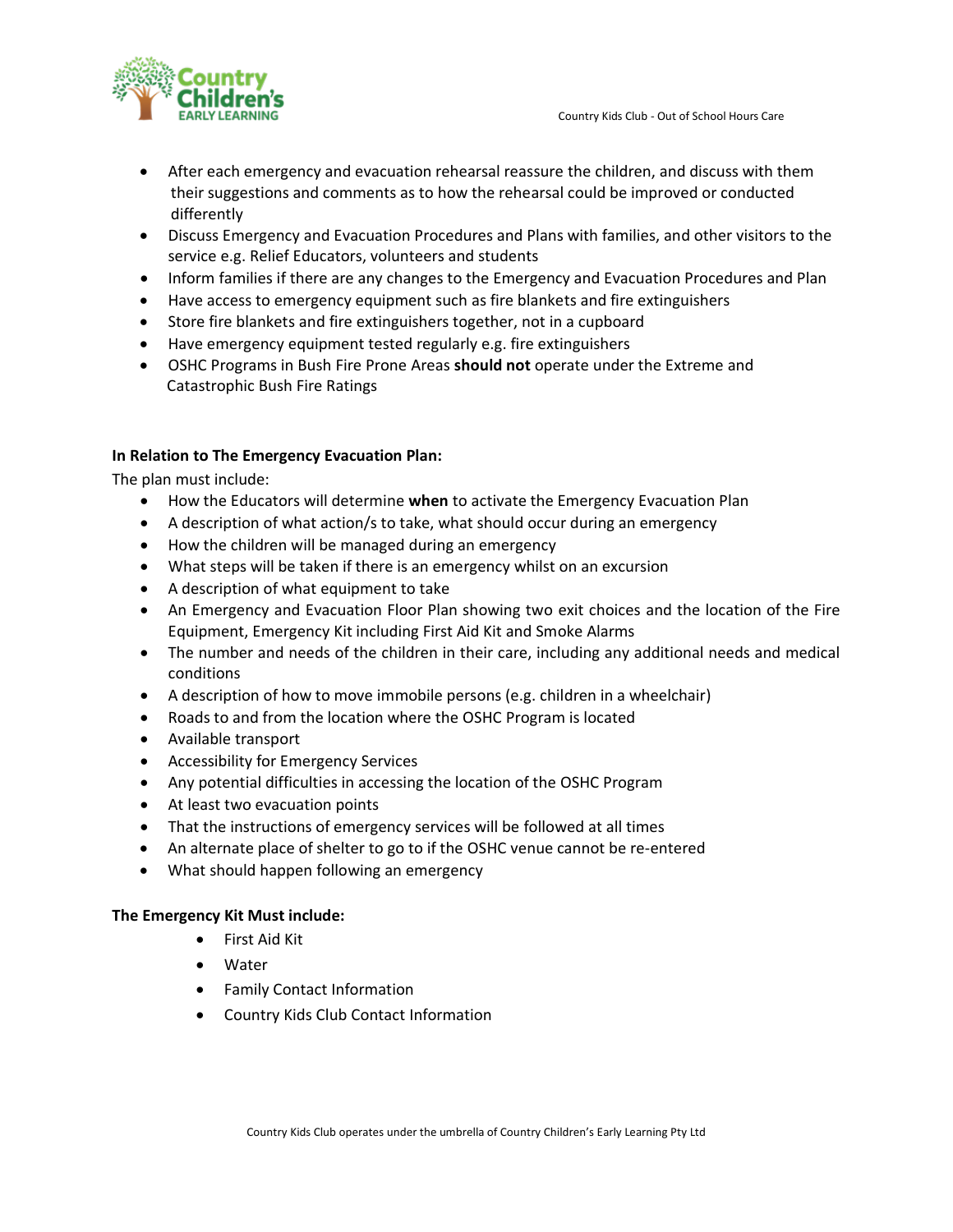

#### **Continual Monitoring and Improvement:**

Continual improvement and monitoring will occur in the following ways:

- Incidental and planned consultation with families
- Approved Provider and Co-ordination Unit Staff accessing current relevant information
- Approved Provider, Co-ordination Unit Staff and Educators accessing current and relevant training
- Internal evaluation of incidences and the improvement of systems

#### **Policy Review**

| <b>Date Revised</b> | Comments                                                                                                                      |  |
|---------------------|-------------------------------------------------------------------------------------------------------------------------------|--|
| <b>March 2017</b>   | Scheduled Policy Review - No changes made                                                                                     |  |
| February 2019       | Scheduled Policy Review - No changes made                                                                                     |  |
| August 2020         | Scheduled Policy Review – Updated in line with current regulations, added relevant documents section, added<br>in definitions |  |
|                     |                                                                                                                               |  |
|                     |                                                                                                                               |  |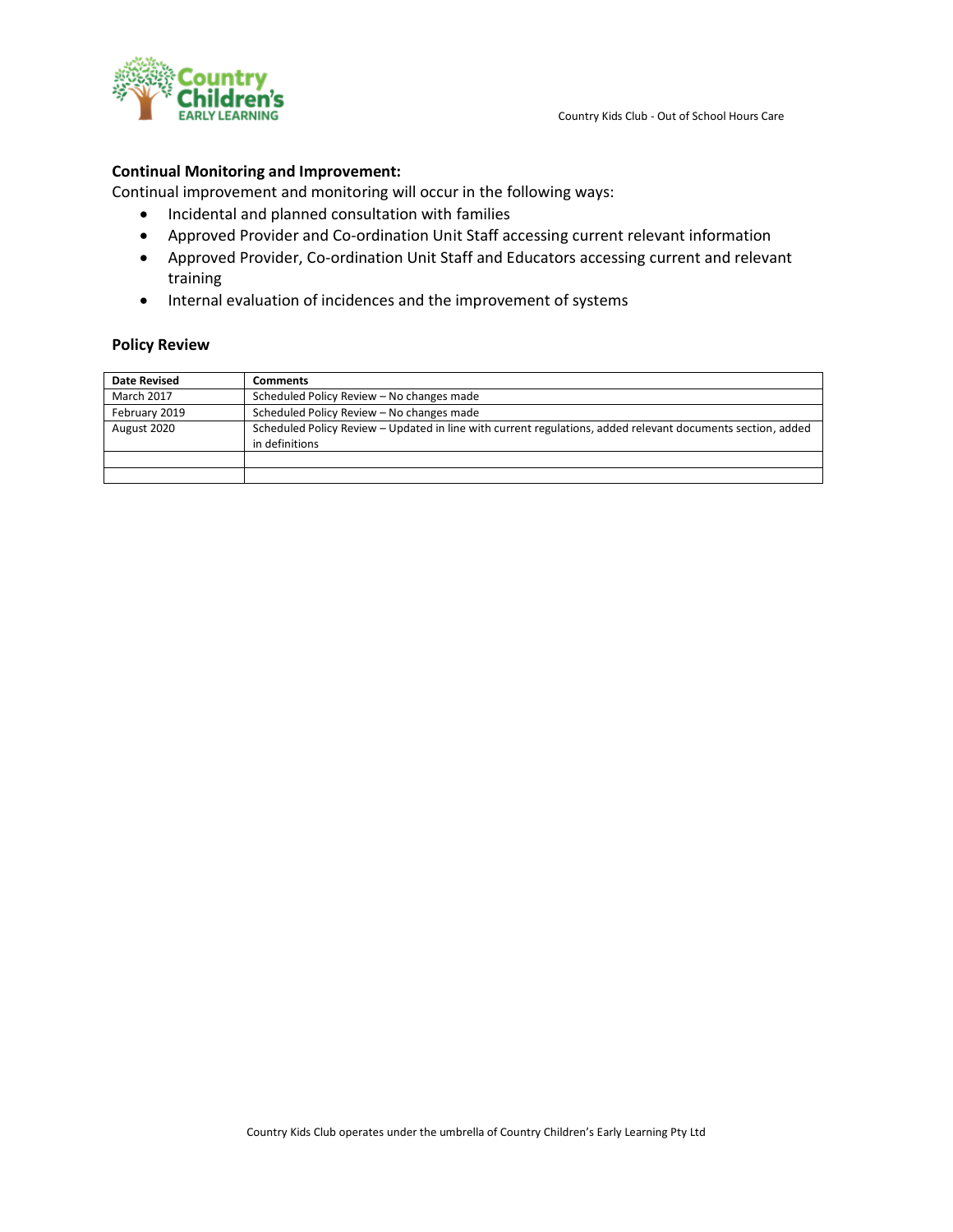

## **Guideline to Developing Emergency Evacuation Procedures**

- 1. Dial 000
- 2. Always follow Emergency Services Instructions
- 3. Evaluate the Situation
- 4. Decide whether to follow evacuation or lockdown procedures

### **Evacuation Procedures**

- 1. Gather children
- 2. Collect the Emergency Kit
- 3. List specific procedures for your program and group of children (rope etc.)
- 4. List your nominated assembly points
- 5. List your nominated place of shelter
- 6. Contact Country Kids Club Ph: 0410 529 392
- 7. Contact the Children's Families

### **Lockdown Procedures**

- 1. Close all doors and windows
- 2. Isolate the program venue into compartments
- 3. Gather children
- 4. Collect the Emergency Kit
- 5. Re-locate to an area of the venue away from the direction of danger
- 6. Contact Country Kids Club Ph: 0410 529 392
- 7. Contact the Children's Families

### **Fire Procedures**

- 1. Gather children
- 2. Collect the Emergency Kit
- 3. List specific procedures for your program and group of children (rope etc.)
- 4. List your nominated assembly points
- 5. List how you will exit the venue, and how you will leave the premises
- 6. List your nominated place of shelter, and how you will get there (by car, walk)
- 7. Evacuate as quickly and calmly as possible
- 8. Contact Country Kids Club Ph: 0410 529 392
- 9. Contact the Children's Families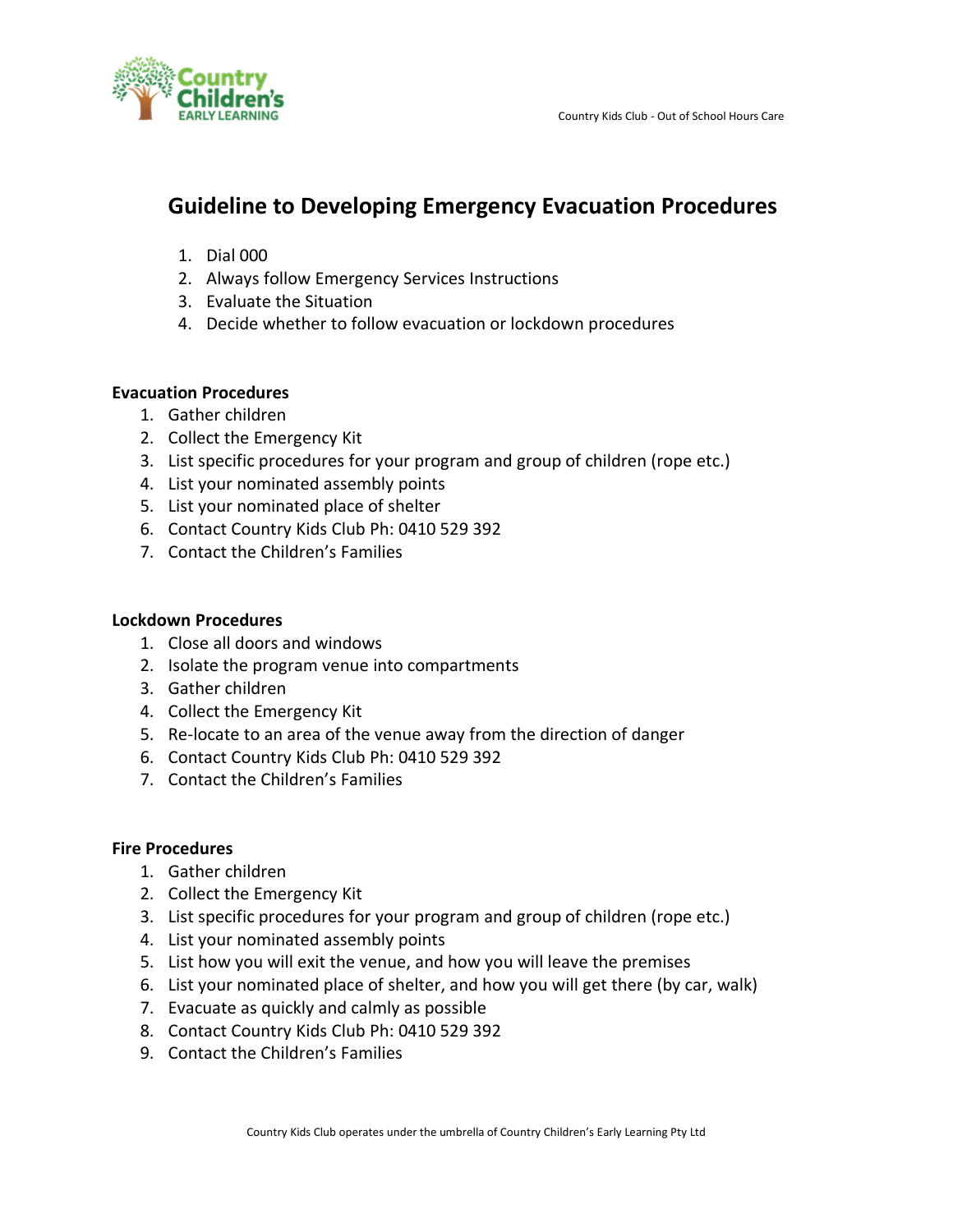



### **Bush Fire Procedures**

- 1. Gather children
- 2. Collect the Emergency Kit
- 3. Refer to and follow your Bush Fire Survival Plan
- 4. Listen to Alerts and Fire Danger Ratings
- 5. Evacuate early as quickly and calmly as possible
- 6. Evacuate to a Safe House, or a Neighbourhood Safer Place
- 7. Contact Country Kids Club Ph: 0410 529 392
- 8. Contact the Children's Families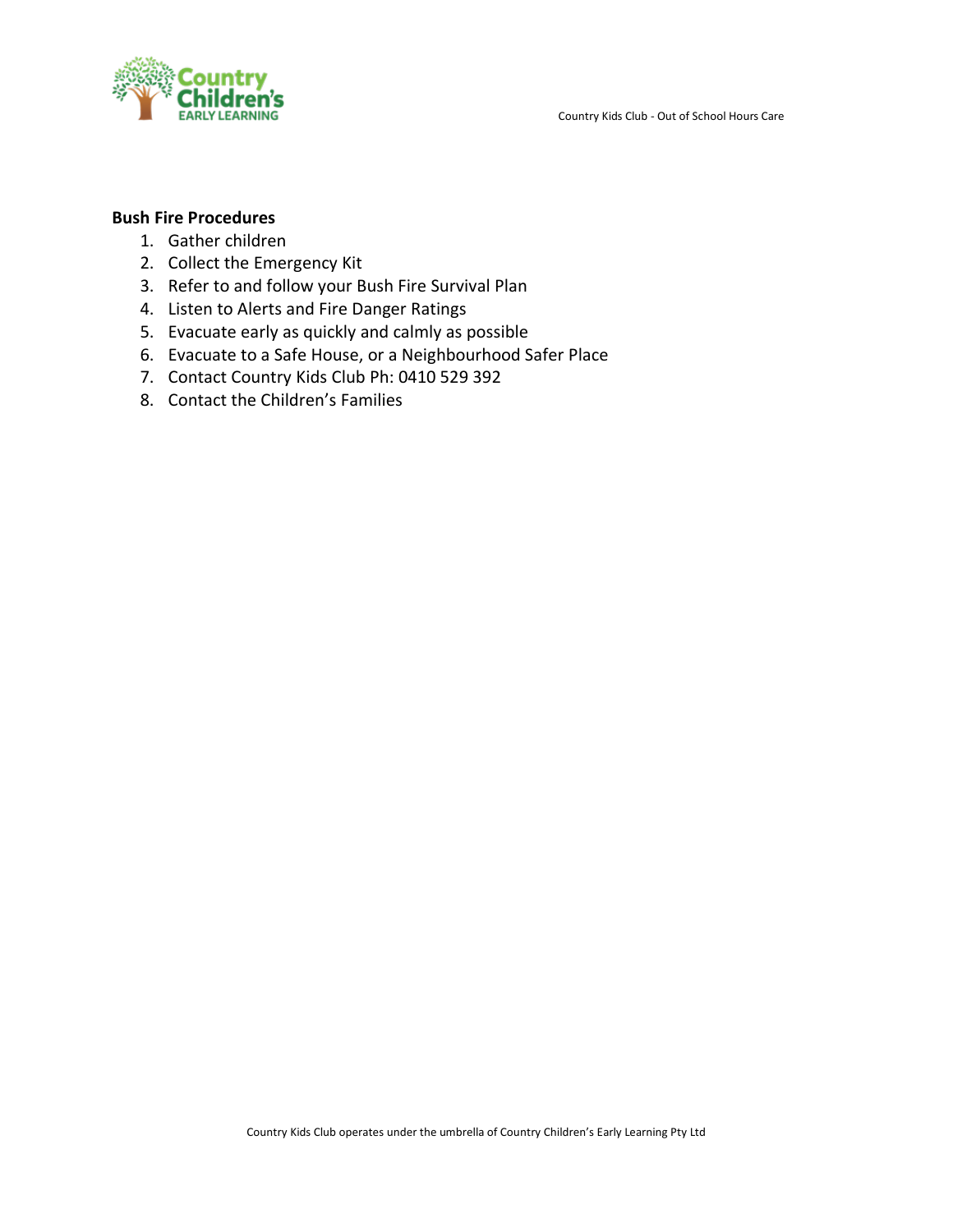

### **Guidelines for Managing Threats of Violence and/or Harassment**

If a person/s known or unknown to the service harasses or makes threats to children or Educators at the service, or on an excursion, Educators will:

- Calmly and politely ask them to leave the service or the vicinity of the children
- Be firm and clear and remember your primary duty is to the children in your care
- If they refuse to leave, explain that it may be necessary to call the police to remove them
- If they still do not leave, call the police
- If the Co-ordinator is unable to make the call another Educator should be directed to do so. Educators should liaise with team members in advance to determine a code phrase that will alert another team member to a threat situation arising and prompt them to contact police
- Where possible, educators must endeavour to calmly move the children away from the person and this may be achieved quickly with the use of another code phrase that will encourage word of mouth transmission between children to move quickly from the area to another safer environment without causing them alarm ( as an example, the reminder to a child that ice cream is being served today at a specified location for all children)
- No educator should attempt to physically remove the unwelcome person, but try to remain calm and keep the person calm as far as possible and wait for the police
- Educators should be aware of any unfamiliar person on the premises and find out what they want as quickly as possible and try to contain them outside the service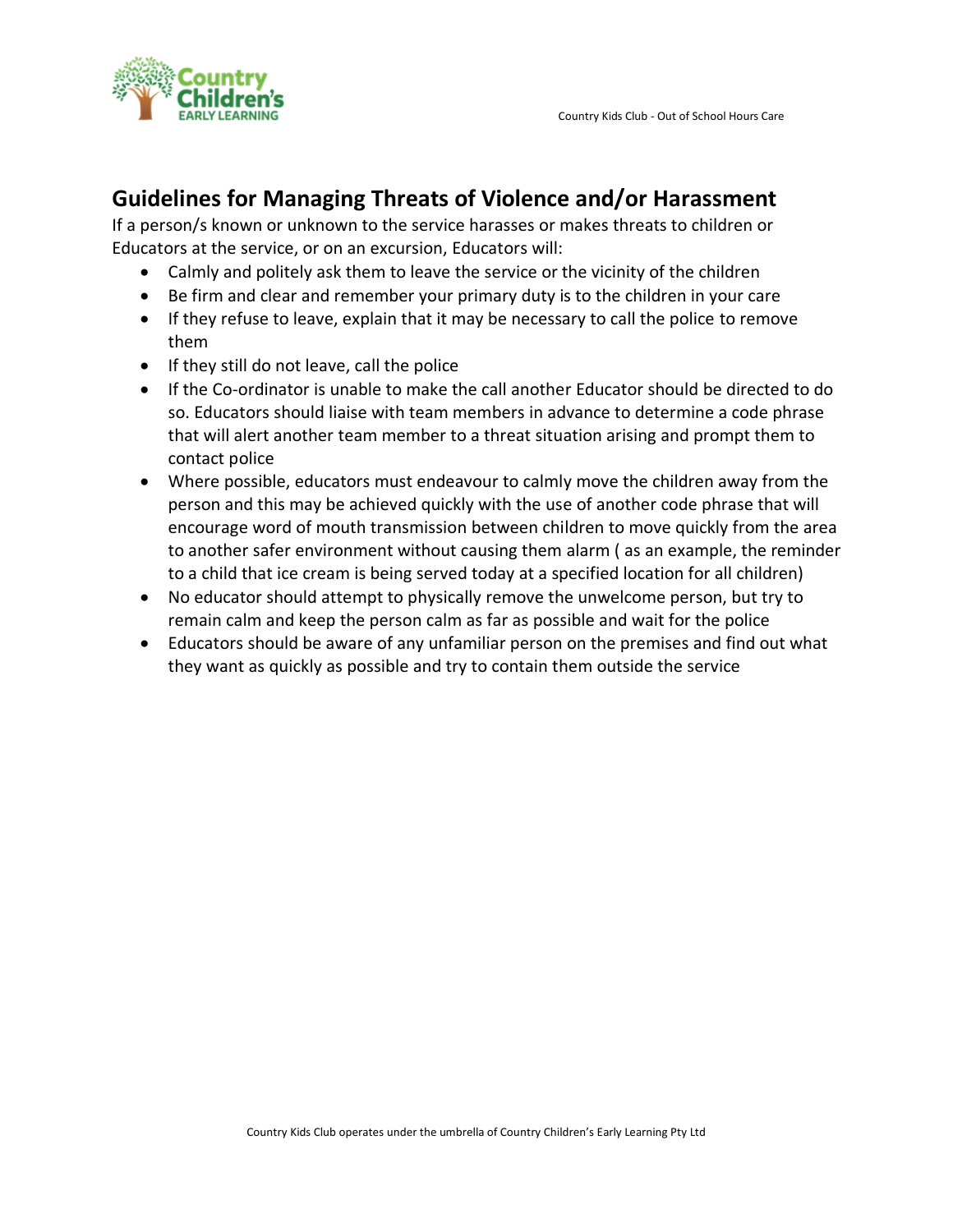

### **Guidelines for Bush Fire Protection in a Bush Fire Prone Area**

- Have a pre-determined procedure to follow during an emergency situation, this can be vital in surviving a major bush fire event
- Conduct the Bush Fire Assessment Tool to help you assess what you can do if the situation of a Bush Fire arises, the tool can be found at [www.bfat.rfs.nsw.gov.au](http://www.bfat.rfs.nsw.gov.au/)
- Read through the Bush Fire Survival Booklet put out by the Rural Fire Service of NSW
- Write a Bush Fire Survival Plan
- Follow the Emergency Evacuation Procedures

## **Guidelines for Lockdown during a Bush Fire**

- Ensure you have torches ready
- Shelter in a room that is on the opposite side of the venue from the approaching fire and that has a clear exit out of the building
- Patrol inside the venue looking for parks and embers
- Drink water to keep hydrated
- Close doors, windows, vents, blinds and curtains to prevent flames, smoke and embers from entering
- Put tape across the inside of the windows so they stay in place if they break
- Shut off gas at the meter or bottle
- Move furniture away from the windows to prevent any embers that enter the building from igniting
- Fill baths, sinks and buckets with water for putting out any fires that may start inside
- Place wet towels around the window and door edges to stop smoke and embers from entering
- Put a ladder next to the access hole to the roof space so you can check for spot fires

## **Bush Fire Emergency Kit Must include:**

- Portable Battery Operated Radio
- Waterproof Torch
- Spare Batteries
- First Aid Kit
- Candles with waterproof matches
- Woollen blankets
- Water
- Waterproof bag for valuables
- Emergency Contact Numbers
- Family Contact Information
- Country Kids Club Contact Information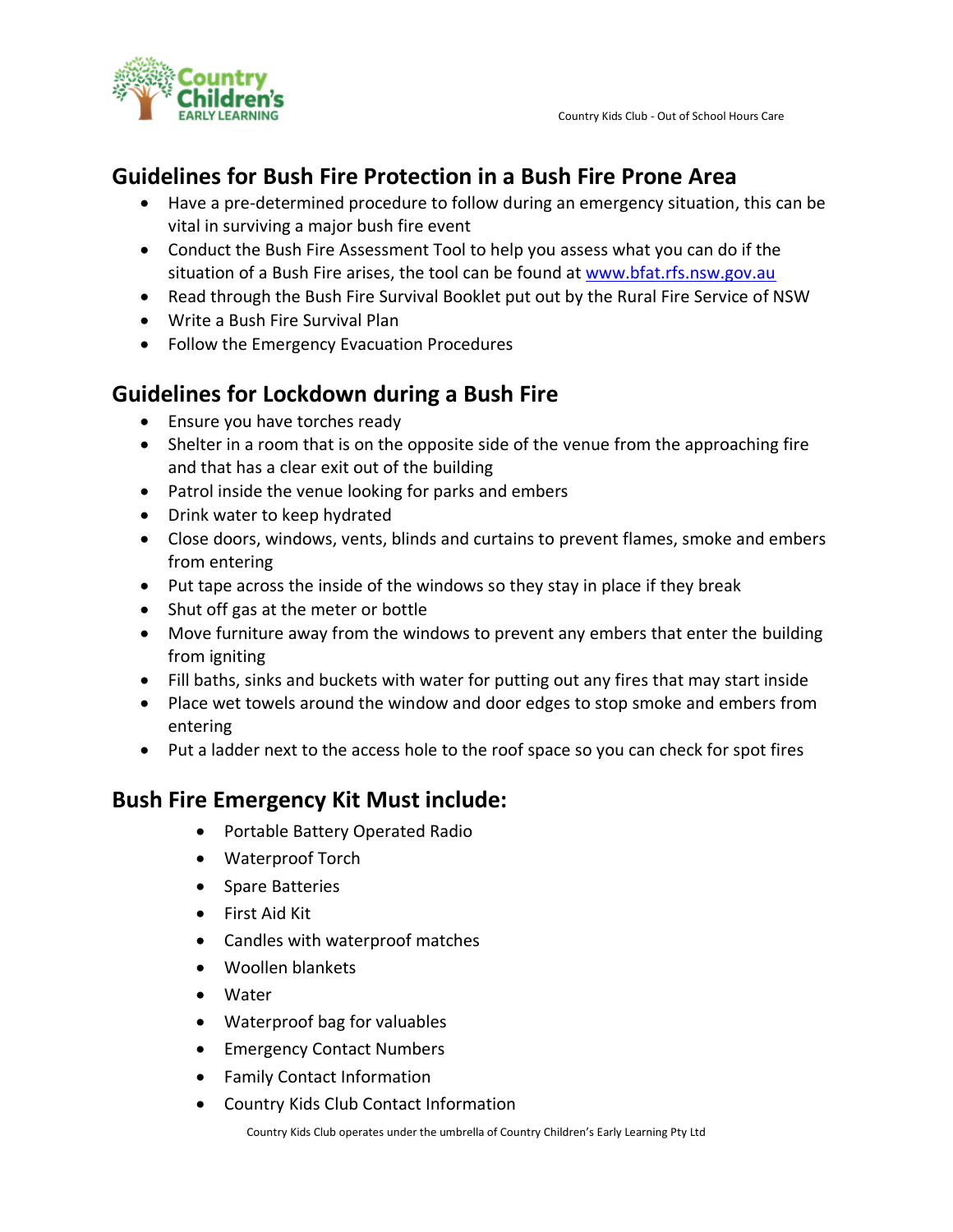

# **Fire Danger Ratings**

| <b>Fire Danger Rating</b> | What you should do                                                                                                                                                                                                                                 |
|---------------------------|----------------------------------------------------------------------------------------------------------------------------------------------------------------------------------------------------------------------------------------------------|
|                           | For your survival, leaving early is the only option                                                                                                                                                                                                |
|                           | Leave bush fire prone areas the night before or early in<br>the day - do not just wait and see what happens                                                                                                                                        |
| Catastrophic              | Make a decision about when you will leave, where you<br>will go, how you will there and when you will return                                                                                                                                       |
|                           | Homes are designed to withstand fires in catastrophic<br>conditions so you should leave early                                                                                                                                                      |
|                           | OSHC Programs in Bush Fire Prone Areas<br>should not operate under the Catastrophic Rating                                                                                                                                                         |
|                           | Leaving early is the safest option for your survival                                                                                                                                                                                               |
| <b>Extreme</b>            | If you are not prepared to the highest level, leave early in the day                                                                                                                                                                               |
|                           | Only consider staying if you are prepared to the highest level<br>- such as your home is specifically designed, constructed or<br>modified, and situated to withstand a fire, you are well<br>prepared and can actively defend it if a fire starts |
|                           | OSHC Programs in Bush Fire Prone Areas<br>should not operate under the Extreme Rating                                                                                                                                                              |
|                           | Leaving early is the safest option for your survival                                                                                                                                                                                               |
| <b>Severe</b>             | Well prepared homes that are actively defended can<br>provide safety - but only stay if you are physically<br>and mentally prepared to defend in these conditions<br>If you are not prepared, leave early in the day                               |
|                           |                                                                                                                                                                                                                                                    |
| <b>Very High</b>          | Review your Bush Fire Survival Plan                                                                                                                                                                                                                |
| <b>High</b>               | Keep yourself informed and monitor conditions                                                                                                                                                                                                      |
| <b>Low Moderate</b>       | Be ready to act if necessary                                                                                                                                                                                                                       |
|                           |                                                                                                                                                                                                                                                    |

Country Kids Club operates under the umbrella of Country Children's Early Learning Pty Ltd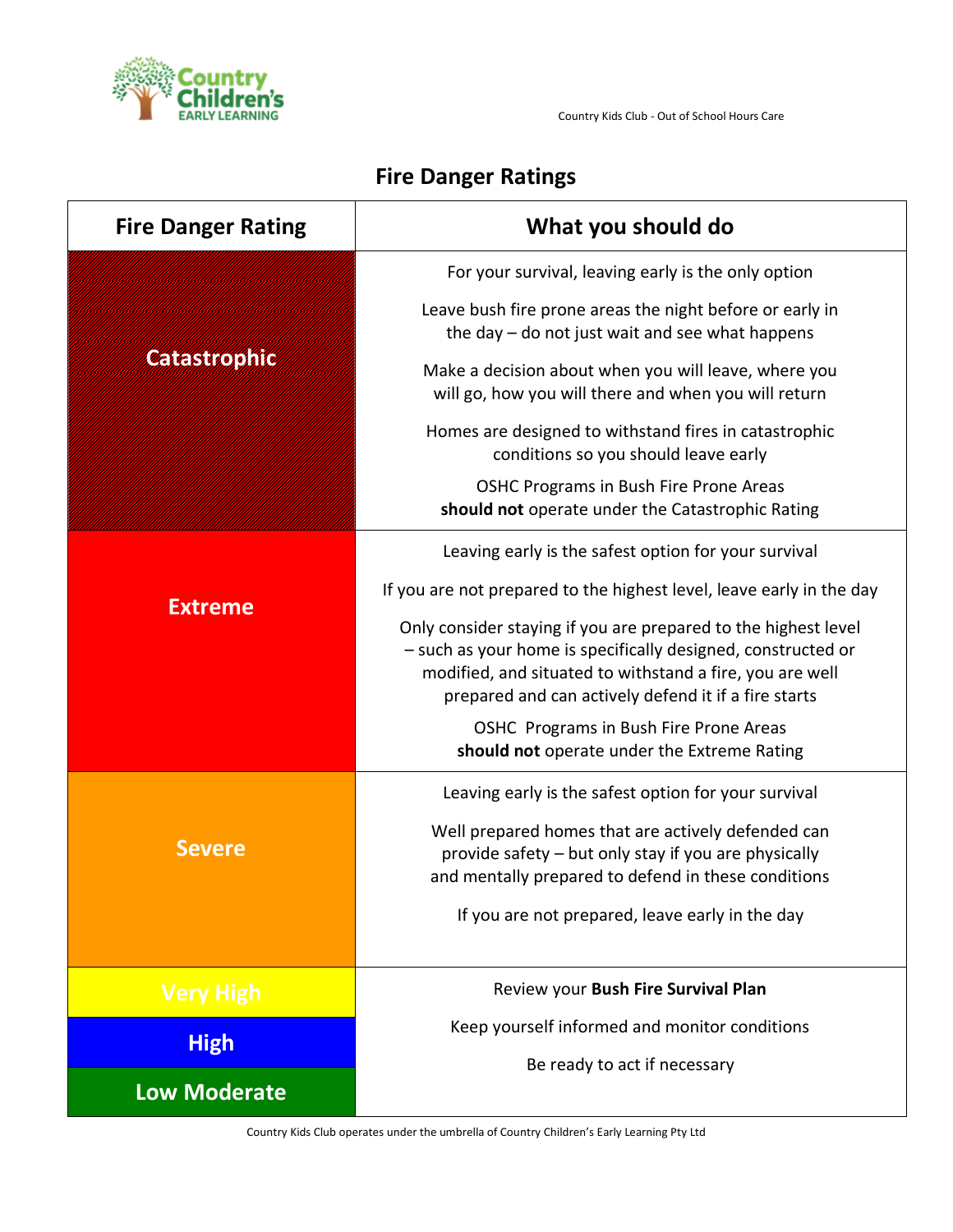



### **Important information to always keep in mind**

- The higher the fire danger rating, the more severe the consequences could be for you, your family and the children in your care. As the fire danger increases so does the likelihood that people will die or be injured if a fire was to start
- On Catastrophic days no properties on areas where bush fire can start will be defendable. Some fires burn so intensely that not even specifically designed construction homes will be safe
- Severe, Extreme and Catastrophic Fire Danger Ratings mean a fire will be Unpredictable, uncontrollable and fast moving. This means that you may have little or no warning about the threat of a bush fire. You need to make sure that you keep yourself informed and be ready to put your plan into action

**The Fire Danger Rating should be your first trigger for activating your Bush Fire Survival Plan. The safety of you, your staff and the children in your care may depend on it!**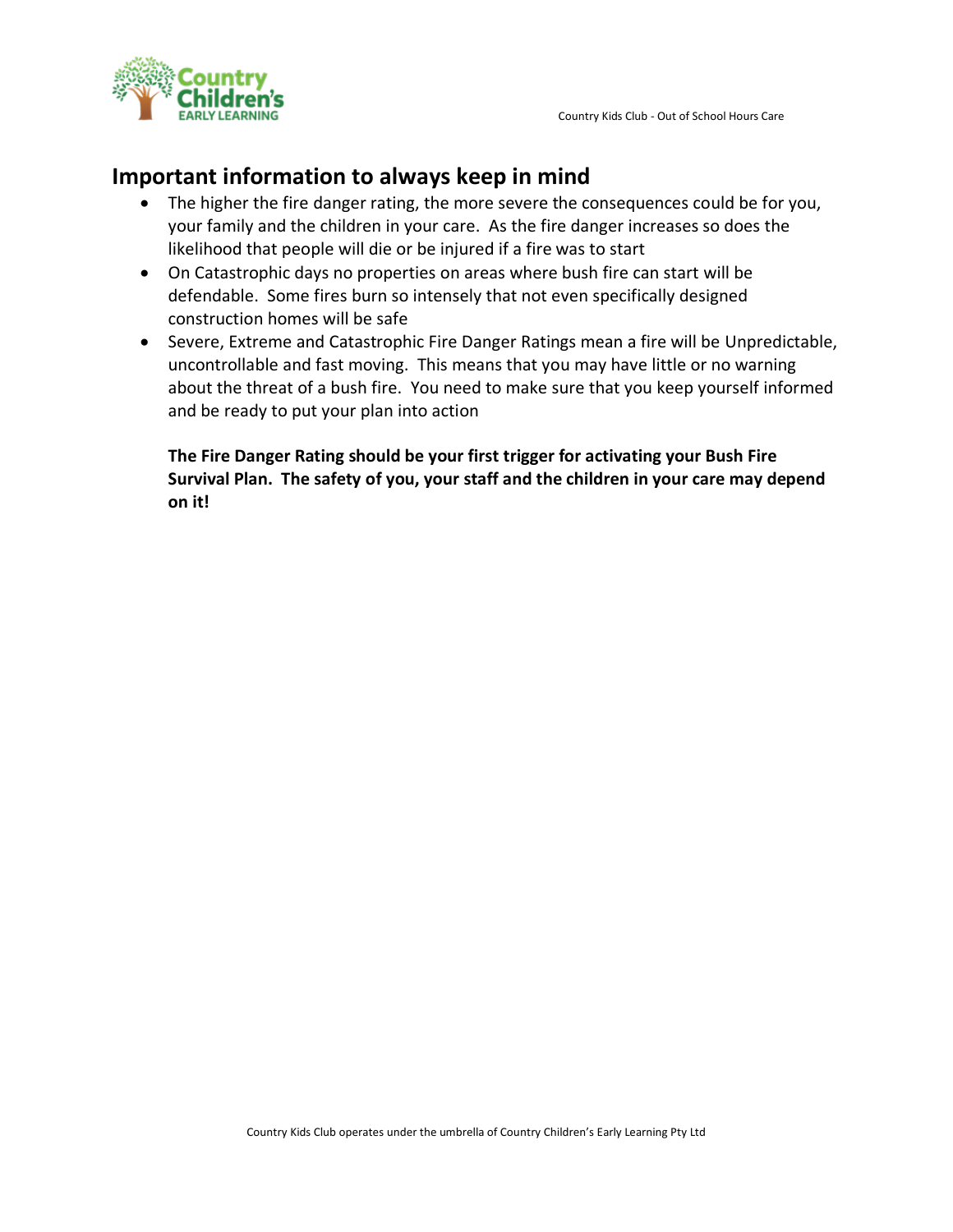

## **Bush Fire Alerts**

During a bush fire, alerts are used to give you an indication of the level of threat from a fire. You can find these on the NSW RFS website at [www.rfs.nsw.gov.au](http://www.rfs.nsw.gov.au/) and on radio and television.

# **There are 3 levels of Bush Fire Alerts**

### **Advice**

A fire has started There is no immediate danger

Stay up to date in case the situation changes

## **Watch and Act**

There is a heightened level of threat Conditions are changing and you need to start taking action now to protect you, your family and the children in your care

## **Emergency Warning**

An emergency warning is the highest level of Bush Fire Alert You may be in danger and need to take action immediately Any delay now puts your life at risk

During Bush Fires you may hear these Alert Levels being used on the radio. The NSW RFS website and the Bush Fire Information Line **1800 679 737** will be able to provide you with more information.

## **You can keep up to date by:**

- Knowing what the Fire Danger Rating is for your area, especially on hot, dry and windy days
- Look and listen for information on TV, Radio, the Internet, Mobile Phones, Facebook [\(www.facebook.com/nswrfs\)](http://www.facebook.com/nswrfs), Twitter (NSWRFS@NSWRFS) and by speaking with family, friends and neighbours
- If you receive a Bush Fire Alert, take it seriously and act promptly
- Watch for signs of fire, especially smoke or the smell of smoke
- Do not rely on a single source for emergency information
- Bush Fire Survival Plan
	- o Download the "My Fire Plan" App (Apple @ iTunes, Android on Google Play)
- NSW RFS Fire Alert Phone App
	- o Download "Fires Near Me" App (Apple @ iTunes, Android on Google Play)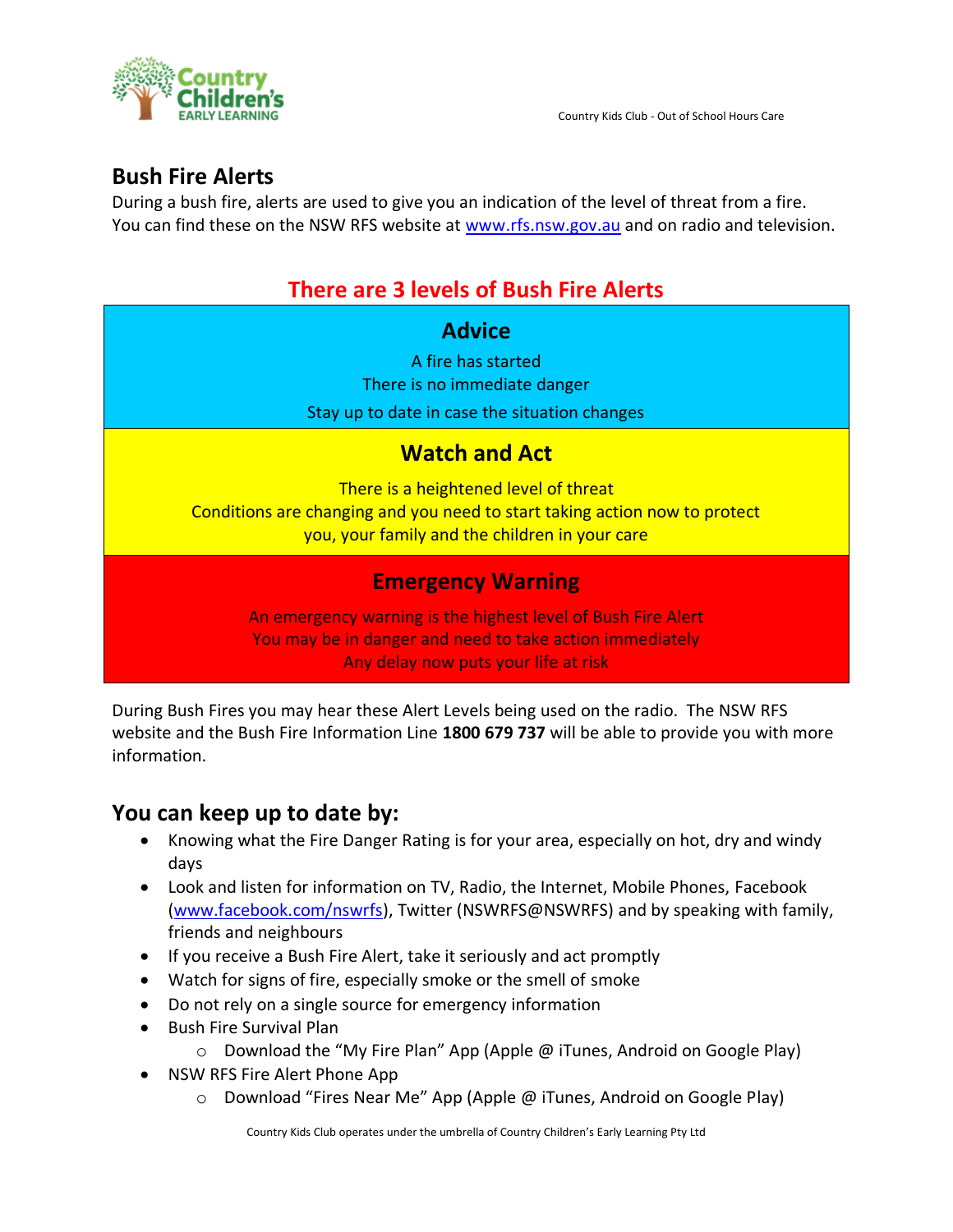



## **Bush Fire Survival Plan - Our Leave Early Plan**

Bush Fire Survival Plan Written On: **William Strates and Strates and Strates** 

It is recommended that you leave early if:

- There is a Catastrophic Fire Danger Rating
- There is an Extreme Fire Danger Rating
- There are young children in the house

### **Our triggers to leave early will be:**

(Consider triggers such as a fire in the vicinity of your venue, the smell of smoke, loss of water or power, the ability to leave home safely)

\_\_\_\_\_\_\_\_\_\_\_\_\_\_\_\_\_\_\_\_\_\_\_\_\_\_\_\_\_\_\_\_\_\_\_\_\_\_\_\_\_\_\_\_\_\_\_\_\_\_\_\_\_\_\_\_\_\_\_\_\_\_\_\_\_\_\_\_\_\_\_\_\_\_\_\_\_\_

\_\_\_\_\_\_\_\_\_\_\_\_\_\_\_\_\_\_\_\_\_\_\_\_\_\_\_\_\_\_\_\_\_\_\_\_\_\_\_\_\_\_\_\_\_\_\_\_\_\_\_\_\_\_\_\_\_\_\_\_\_\_\_\_\_\_\_\_\_\_\_\_\_\_\_\_\_\_

\_\_\_\_\_\_\_\_\_\_\_\_\_\_\_\_\_\_\_\_\_\_\_\_\_\_\_\_\_\_\_\_\_\_\_\_\_\_\_\_\_\_\_\_\_\_\_\_\_\_\_\_\_\_\_\_\_\_\_\_\_\_\_\_\_\_\_\_\_\_\_\_\_\_\_\_\_\_

\_\_\_\_\_\_\_\_\_\_\_\_\_\_\_\_\_\_\_\_\_\_\_\_\_\_\_\_\_\_\_\_\_\_\_\_\_\_\_\_\_\_\_\_\_\_\_\_\_\_\_\_\_\_\_\_\_\_\_\_\_\_\_\_\_\_\_\_\_\_\_\_\_\_\_\_\_\_

\_\_\_\_\_\_\_\_\_\_\_\_\_\_\_\_\_\_\_\_\_\_\_\_\_\_\_\_\_\_\_\_\_\_\_\_\_\_\_\_\_\_\_\_\_\_\_\_\_\_\_\_\_\_\_\_\_\_\_\_\_\_\_\_\_\_\_\_\_\_\_\_\_\_\_\_\_\_

\_\_\_\_\_\_\_\_\_\_\_\_\_\_\_\_\_\_\_\_\_\_\_\_\_\_\_\_\_\_\_\_\_\_\_\_\_\_\_\_\_\_\_\_\_\_\_\_\_\_\_\_\_\_\_\_\_\_\_\_\_\_\_\_\_\_\_\_\_\_\_\_\_\_\_\_\_\_

\_\_\_\_\_\_\_\_\_\_\_\_\_\_\_\_\_\_\_\_\_\_\_\_\_\_\_\_\_\_\_\_\_\_\_\_\_\_\_\_\_\_\_\_\_\_\_\_\_\_\_\_\_\_\_\_\_\_\_\_\_\_\_\_\_\_\_\_\_\_\_\_\_\_\_\_\_\_

\_\_\_\_\_\_\_\_\_\_\_\_\_\_\_\_\_\_\_\_\_\_\_\_\_\_\_\_\_\_\_\_\_\_\_\_\_\_\_\_\_\_\_\_\_\_\_\_\_\_\_\_\_\_\_\_\_\_\_\_\_\_\_\_\_\_\_\_\_\_\_\_\_\_\_\_\_\_

### **We will go to:**

(Consider low risk fire area)

### **We will get there by:**

(Depending on where the fire is located, you may need to consider alternate routes)

### **We will take:**

(Prepare your Emergency Survival Kit as well as anything else you might need such as kids favourite toys, medications, pet needs)